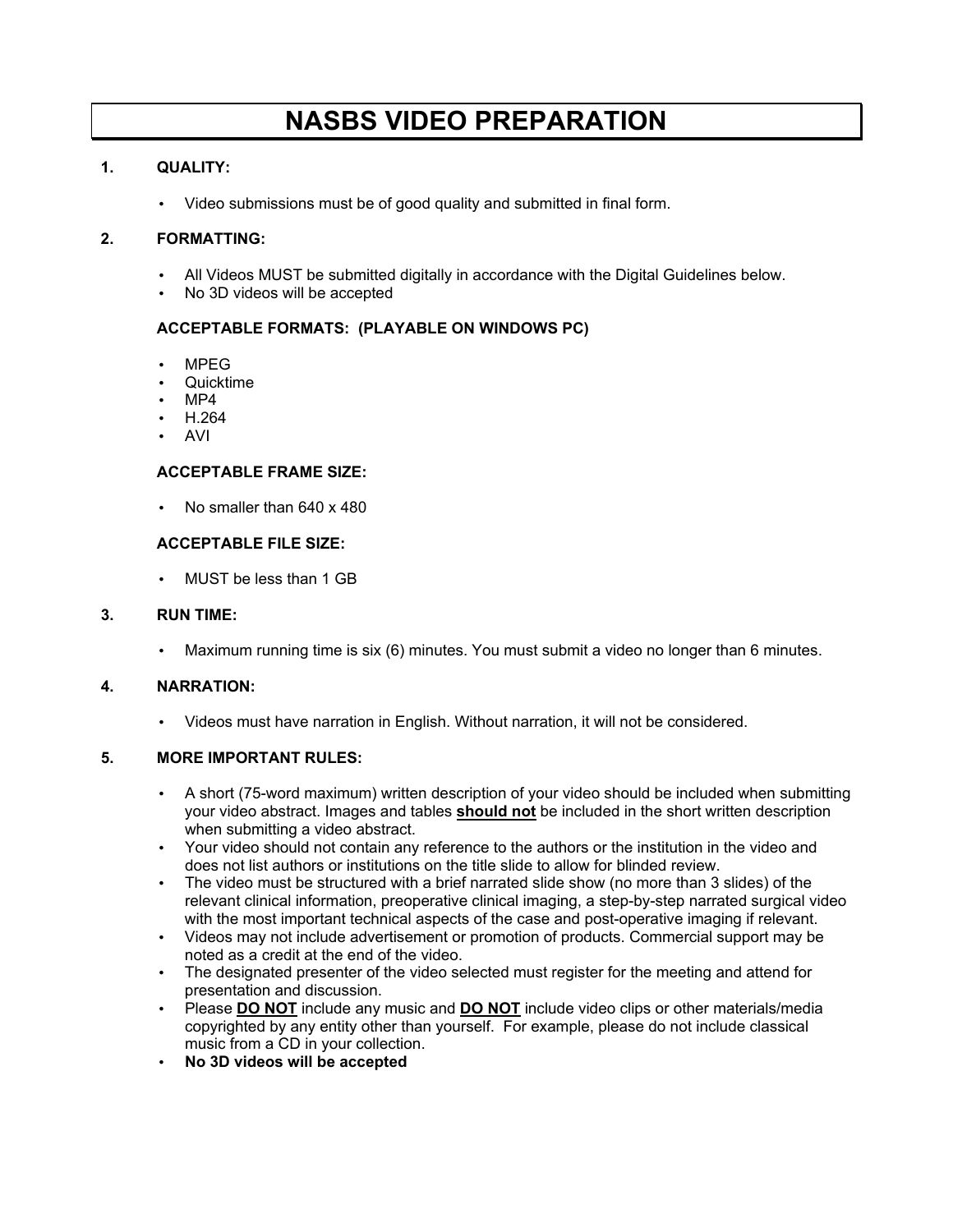#### **6. SUBMISSION:**

- Video Abstract Summaries must be submitted online at [www.nasbs.org/future\\_meetings/abstracts.](https://www.nasbs.org/future_meetings/abstracts)
- Videos can be uploaded during the Final Review stage of the Abstract Submission by clicking on the link entitled "**Click here if you would like to include a video for this abstract**"

| <b>Abstract Submission and Management</b>                                                                                                                                                                                                                                                                                                                                                                                                                                     |                             |                            |  |  |  |
|-------------------------------------------------------------------------------------------------------------------------------------------------------------------------------------------------------------------------------------------------------------------------------------------------------------------------------------------------------------------------------------------------------------------------------------------------------------------------------|-----------------------------|----------------------------|--|--|--|
| » Main Menu   New Abstract                                                                                                                                                                                                                                                                                                                                                                                                                                                    |                             | User ID: testuser   logout |  |  |  |
| <b>Abstract Submission: Final Review</b>                                                                                                                                                                                                                                                                                                                                                                                                                                      |                             |                            |  |  |  |
| <b>TEST ABSTRACT Test User MD, NASES</b>                                                                                                                                                                                                                                                                                                                                                                                                                                      |                             |                            |  |  |  |
| Lorem ipsum dolor sit amet, consecte ur adipiscing elit. Etiam congue, massa sit<br>amet eleifend feugiat, mauris eros pe <b>l</b> entesque diam, eu iaculis quam felis nec<br>ligula. Ut risus sapien, lacinia et faucitus sed, feugiat at velit. In sed tortor nibh.<br>Phasellus aliquet venenatis ipsum sit amet vulputate. Pellentesque id suscipit arcu.<br>Etiam auctor fermentum urna ac rutrum.<br>Click here if you would like to include a video for this abstract |                             |                            |  |  |  |
|                                                                                                                                                                                                                                                                                                                                                                                                                                                                               | <b>Terms and Conditions</b> |                            |  |  |  |
| I certify that the information on these forms is correct and that ^<br>this is abstract/video is original work.                                                                                                                                                                                                                                                                                                                                                               |                             |                            |  |  |  |
| I certify that I have explicit approval and authority from any<br>co-author(s) listed in this abstract/video to have their names                                                                                                                                                                                                                                                                                                                                              |                             |                            |  |  |  |
| I agree to the terms and conditions listed above                                                                                                                                                                                                                                                                                                                                                                                                                              |                             |                            |  |  |  |
| « Back                                                                                                                                                                                                                                                                                                                                                                                                                                                                        |                             | Submit                     |  |  |  |

#### **7. DEADLINE:**

• Video summaries must be submitted by **FRIDAY, SEPTEMBER 16, 2022, 5:00 PM (EASTERN DAYLIGHT TIME)**.